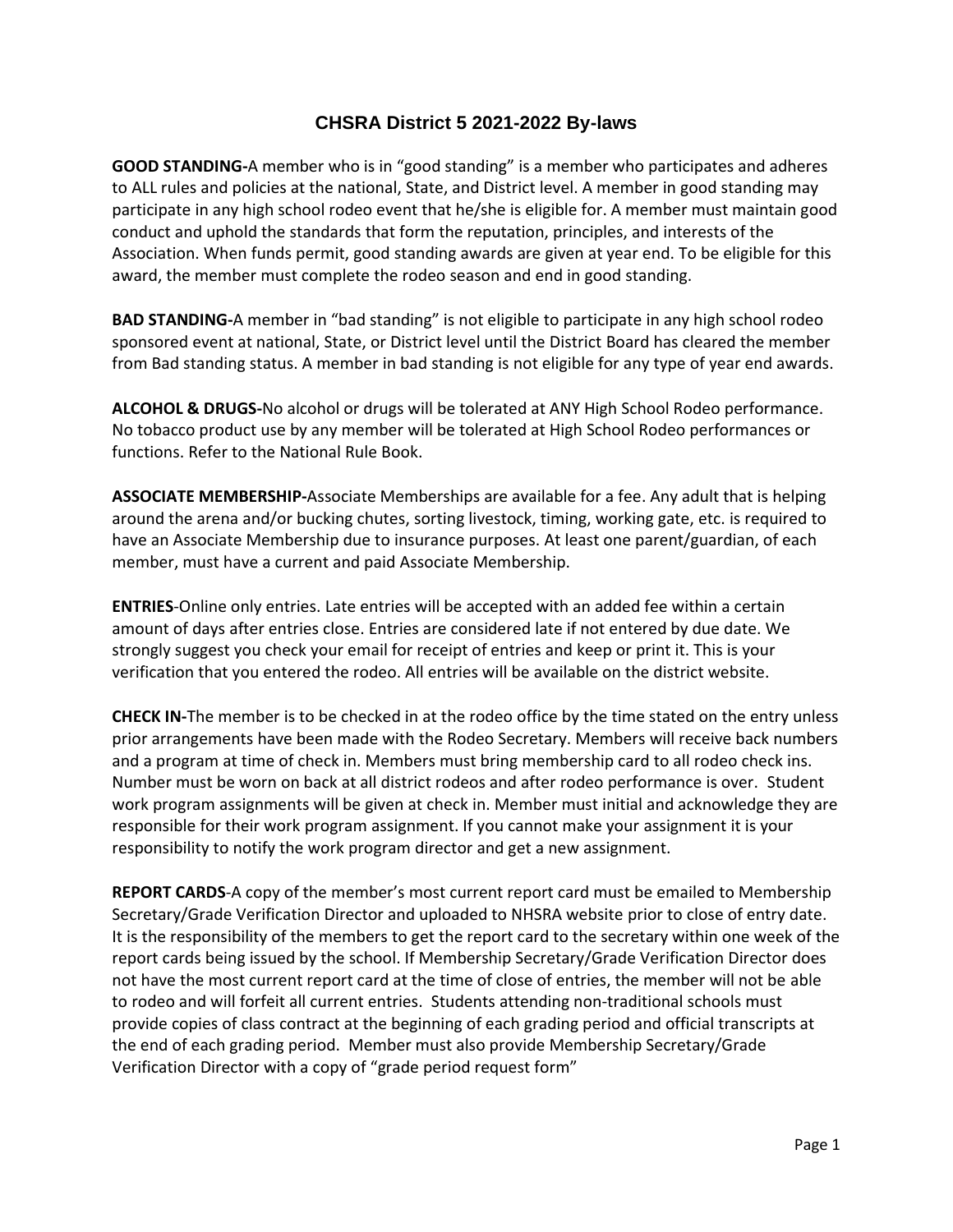**POINTS**-Any questions/ discrepancies on points MUST be addressed with the Points Director(s) within 15 days of the points being posted. Once the 15 days is up, the points will stand as posted.

**REFUNDS-**There will be NO refunds after the draw date. Stock will be ordered and you will be entered into the payback. If a doctor or a vet note is received, only those entries will be refunded. No stock or office fee will be refunded.

**NON SUFFICIENT FUNDS CHECK**-Returned checks must be cleared in the form of a money order or cash, plus a bank charge will apply. Members will not be allowed to enter another NHSRA sanctioned rodeo until all obligations are fulfilled. The District Treasurer will notify the State Secretary of any outstanding debts after the final rodeo. Membership will not be issued the following year until all debts are cleared. After one non-sufficient funds check, member will be on a money order or cashier's check only status.

**RAIN DATES**-An attempt will be made to give 24 hours' notice to members when a rodeo is cancelled. We will attempt to contact all members, but when in question, it is the member's responsibility to contact rodeo secretary, check social media and their email to see if the rodeo has been cancelled. No travel or other expenses will be reimbursed – regardless of the circumstances – if a rodeo is cancelled.

**CONTESTANT/MEMBER RODEO WORK DUTY**-Every member of District 5, entered in the rodeo, will be assigned work duty except Student Event Directors, Student Officers and Queen. If a member does not fulfill their assigned duty, a \$25 fee will be assessed and the member will be considered in "bad standing" until the fee is paid. If you cannot make your assigned duty, for any reason, it is your responsibility to find a replacement and notify the work program director immediately.

**EVENT DIRECTOR WORK DUTY**-Adult and Student event directors must be in the arena for the entire event (except while competing or preparing to compete). They are responsible to view every contestant and make rulings in the event of a question. If an event director needs to leave to prepare or compete in that event, he/she must have a designated member stand in while out of the arena. This duty is the work duty for event directors. The Adult and Student Event Directors should have on hand a copy of rule book and know the rules for their assigned event.

**STATE REPRESENTATIVES**-State reps that miss 2 state meetings will be recommended for replacement.

**OFFICERS and ADULT DIRECTORS**-Officers and Adult Event Directors who miss 3 Board meetings will be recommended for replacement.

**SPONSORSHIPS**-Each High School Member and Junior High member is required to obtain a sponsorship fee set by the District. This money is used for the rodeo operation and awards. Each member must fulfill the sponsorship requirement by date set by District or the member will miss the next rodeo and if paid after the rodeo, then can be eligible for the next rodeo. Members who join late must complete their sponsorship requirement before their first rodeo.